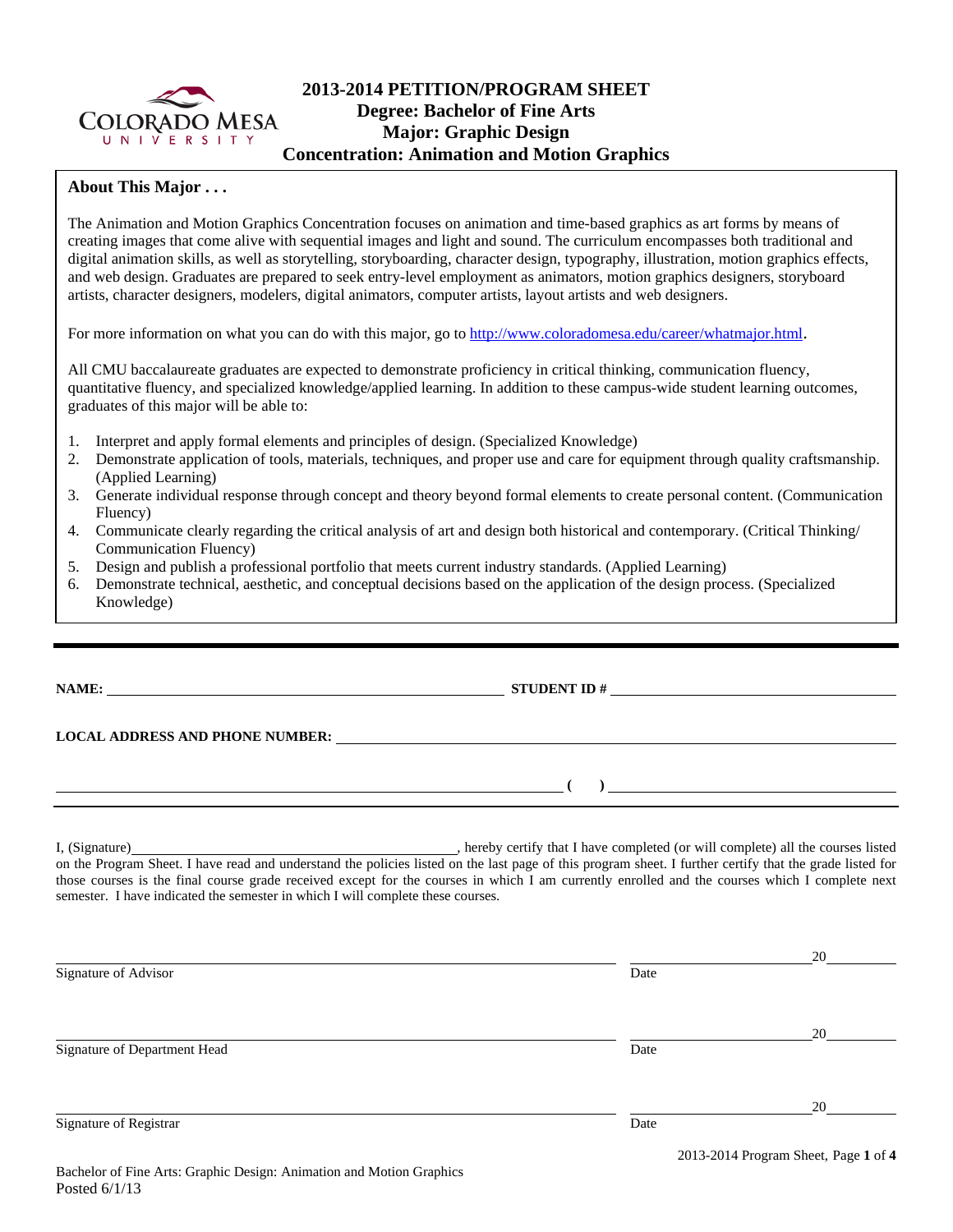#### **Students should work closely with a faculty advisor when selecting and scheduling courses prior to registration.**

Degree Requirements:

- 120 semester hours total (A minimum of 28 taken at CMU in no fewer than two semesters).
- 40 upper division credits (A minimum of 15 taken at the 300-400 course levels within the major at CMU).
- 2.00 cumulative GPA or higher in all CMU coursework
- A grade of B or A in all coursework toward the major content area
- No more than 6 semester hours of independent study courses can be used toward the degree.
- Pre-collegiate courses (usually numbered below 100) cannot be used for graduation.
- When filling out the program sheet a course can be used only once.
- A student must follow the CMU graduation requirements either from 1) the program sheet for the major in effect at the time the student officially declares a major; or 2) a program sheet for the major approved for a year subsequent to the year during which the student officially declares the major and is approved for the student by the department head. Because a program may have requirements specific to the degree, the student should check with the faculty advisor for additional criteria. It is the student's responsibility to be aware of, and follow, all requirements for the degree being pursued. Any exceptions or substitutions must be approved by the student's faculty advisor and Department Head.
- See the "Undergraduate Graduation Requirements" in the catalog for additional graduation information.

**GENERAL EDUCATION REQUIREMENTS** (31 semester hours) See the current catalog for a list of courses that fulfill the requirements below. If a course is on the general education list of options and a requirement for your major, you must use it to fulfill the major requirement and make a different selection within the general education requirement.

| Course No Title                                                                                                                                                                                                                   |  | Sem.hrs Grade Term/Trns |  |  |  |  |  |  |  |
|-----------------------------------------------------------------------------------------------------------------------------------------------------------------------------------------------------------------------------------|--|-------------------------|--|--|--|--|--|--|--|
| <b>English</b> (6 semester hours, must receive a grade of "C" or better and<br>must be completed by the time the student has 60 semester hours.)<br>ENGL 111 English Composition<br>3<br><b>ENGL 112 English Composition</b><br>3 |  |                         |  |  |  |  |  |  |  |
| <b>Math:</b> MATH 110 or higher (3 semester hours, must receive a grade<br>of "C" or better, must be completed by the time the student has 60<br>semester hours.)                                                                 |  |                         |  |  |  |  |  |  |  |
| <b>Humanities</b> (3 semester hours)                                                                                                                                                                                              |  |                         |  |  |  |  |  |  |  |
| Social and Behavioral Sciences (6 semester hours)                                                                                                                                                                                 |  |                         |  |  |  |  |  |  |  |
| Natural Sciences (7 semester hours, one course must include a lab)<br><u> 1989 - Johann Stein, mars et al. 1989 - Anna ann an t-Anna ann an t-Anna ann an t-Anna ann an t-Anna ann an t-</u>                                      |  |                         |  |  |  |  |  |  |  |
|                                                                                                                                                                                                                                   |  |                         |  |  |  |  |  |  |  |
| <b>History</b> (3 semester hours)<br><b>HIST</b><br><u> 1982 - Andrea Albert III, poet e presentar establecidad e a contrador de la contrador de la contrador de la c</u>                                                         |  |                         |  |  |  |  |  |  |  |
| <b>Fine Arts</b> (3 semester hours)                                                                                                                                                                                               |  |                         |  |  |  |  |  |  |  |

| Course No Title |  | Sem.hrs Grade Term/Trns |
|-----------------|--|-------------------------|
|                 |  |                         |

#### **OTHER LOWER DIVISION REQUIREMENTS** (6 semester hours)

|        | <b>Kinesiology</b> (3 semester hours) |  |
|--------|---------------------------------------|--|
|        | KINE 100 Health and Wellness          |  |
| KINA 1 |                                       |  |
| KINA 1 |                                       |  |
|        |                                       |  |

\_\_\_\_\_\_ \_\_\_\_ \_\_\_\_\_\_\_\_\_\_\_\_\_\_\_\_\_\_\_\_\_\_\_\_ \_\_\_\_ \_\_\_\_\_ \_\_\_\_\_\_\_\_

**Applied Studies** (3 semester hours)

#### **FOUNDATION COURSES** (18 semester hours)

|                 | Must pass all courses with a grade of "B" or higher. |    |  |
|-----------------|------------------------------------------------------|----|--|
| <b>ARTE 101</b> | Two-Dimensional Design                               |    |  |
| <b>ARTE 102</b> | Three-Dimensional Design                             | -3 |  |
| <b>ARTE 118</b> | History of Art - Prehistory                          |    |  |
|                 | to Renaissance                                       |    |  |
| <b>ARTE 119</b> | History of $Art -$                                   |    |  |
|                 | <b>Renaissance to Present</b>                        | 3  |  |
| <b>ARTS 151</b> | <b>Foundation Drawing I</b>                          | 3  |  |
| <b>ARTS 152</b> | Foundation Drawing II                                |    |  |

## **GRAPHIC DESIGN MAJOR REQUIREMENTS**

(54 semester hours) Must pass all courses with a grade of "B" or higher. To continue in the program and eventually graduate as graphic design majors a student must earn, within no more than three attempts, at least a grade of "B" in the major requirements.

Studio Courses (3 semester hours)

| <b>ARTS 360</b>                       | Sketchbook                                 | 3 |  |
|---------------------------------------|--------------------------------------------|---|--|
| Art History Course (3 semester hours) |                                            |   |  |
| <b>ARTH 324</b>                       | History of Graphic Design                  | 3 |  |
|                                       | Graphic Design Courses (48 semester hours) |   |  |
| <b>ARTG 215</b>                       | Graphic Design I                           | 3 |  |
| <b>ARTG 221</b>                       | Graphic Design II                          | 3 |  |
| <b>ARTG 224</b>                       | Intro. to Motion Graphics                  | 3 |  |
| <b>ARTG 225</b>                       | Introduction to Animation                  | 3 |  |
| <b>ARTG 301</b>                       | <b>Computer Illustration</b>               | 3 |  |
| <b>ARTG 320</b>                       | Letterforms and Typography                 | 3 |  |
| <b>ARTG 324</b>                       | Animation I 2D Animation                   | 3 |  |
| <b>ARTG 325</b>                       | <b>Animation II 3D Animation</b>           | 3 |  |
| <b>ARTG 326</b>                       | <b>Motion Graphics</b>                     | 3 |  |
| <b>ARTG 337</b>                       | Illustration & Storyboard                  | 3 |  |
| <b>ARTG 405</b>                       | Web Site Design                            | 3 |  |
| <b>ARTG 406</b>                       | <b>Advanced Web Design</b>                 | 3 |  |
| <b>ARTG 424</b>                       | Anim. & Motion Graphics Studio I           |   |  |
|                                       |                                            | 3 |  |
| <b>ARTG 425</b>                       | Anim. & Motion Graphics Studio II          |   |  |
|                                       |                                            | 3 |  |
| <b>ARTG 493</b>                       | Portfolio Development                      | 3 |  |
| <b>ARTG 499</b>                       | Internship                                 | 3 |  |
|                                       |                                            |   |  |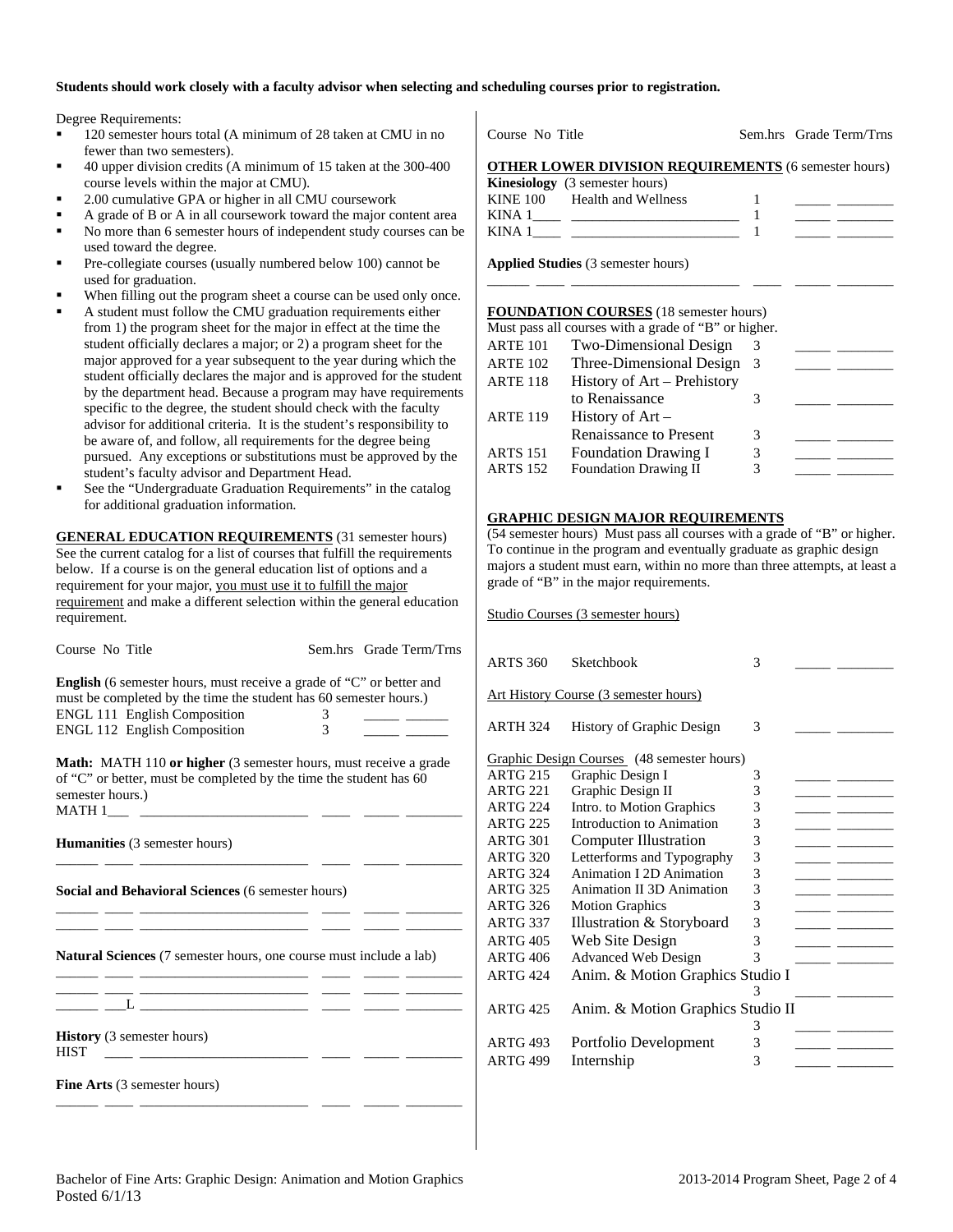**Electives** (All college level courses appearing on your final transcript, **not listed above** that will bring your total semester hours to 120 hours. Excludes KINA activity courses.) (11 semester hours; additional upper division hours may be needed.)

| Course No Title |                                                                                                                                                                                                                                      | Sem.hrs Grade Term/Trns |
|-----------------|--------------------------------------------------------------------------------------------------------------------------------------------------------------------------------------------------------------------------------------|-------------------------|
|                 |                                                                                                                                                                                                                                      |                         |
|                 |                                                                                                                                                                                                                                      |                         |
|                 | <u> The Communication of the Communication of the Communication of the Communication of the Communication of the Communication of the Communication of the Communication of the Communication of the Communication of the Commun</u> |                         |
|                 |                                                                                                                                                                                                                                      |                         |
|                 |                                                                                                                                                                                                                                      |                         |
|                 |                                                                                                                                                                                                                                      |                         |
|                 |                                                                                                                                                                                                                                      |                         |
|                 |                                                                                                                                                                                                                                      |                         |
|                 |                                                                                                                                                                                                                                      |                         |
|                 |                                                                                                                                                                                                                                      |                         |

#### **SPECIAL REQUIREMENTS:**

**(1)** In an effort to meet industry standards, Macintosh computers are used exclusively in all computer-based ARTG courses. Majors are strongly advised to consider purchasing a Macintosh and related print, web publication and animation software for personal use. **(2)**

ARTG 224, ARTG 225, ARTG 300-level courses, and ARTG 400-level courses may be taken upon acceptance into the Graphic Design Program.

**(3)** Admission in the program after the sophomore year will be contingent upon the student's satisfying the following requirements:

- (a) Completion of Graphic Design Admission Application Form.
- (b) Completion of ARTE 101 Two-Dimensional Design, ARTE 102 Three-Dimensional Design, ARTS 151 Foundation Drawing I, ARTG 215 Graphic Design I, and ARTG 221 Graphic Design II, with a grade of B or A.
- (c) A grade of B or A in all coursework in the major.
- (d) Successful completion of the Graphic Design entrance exam with a minimum score of 80%.
- (e) Portfolio Review comprised of Graphic Design work that meets the established Portfolio Review Criteria.

(f) Transfer students must pass the portfolio review and entrance exam to be formally accepted into the Graphic Design Program.

\*\*This program has an articulation agreement with the A.A.S. in Visual Communications-Animation program. For more information, contact an academic advisor.